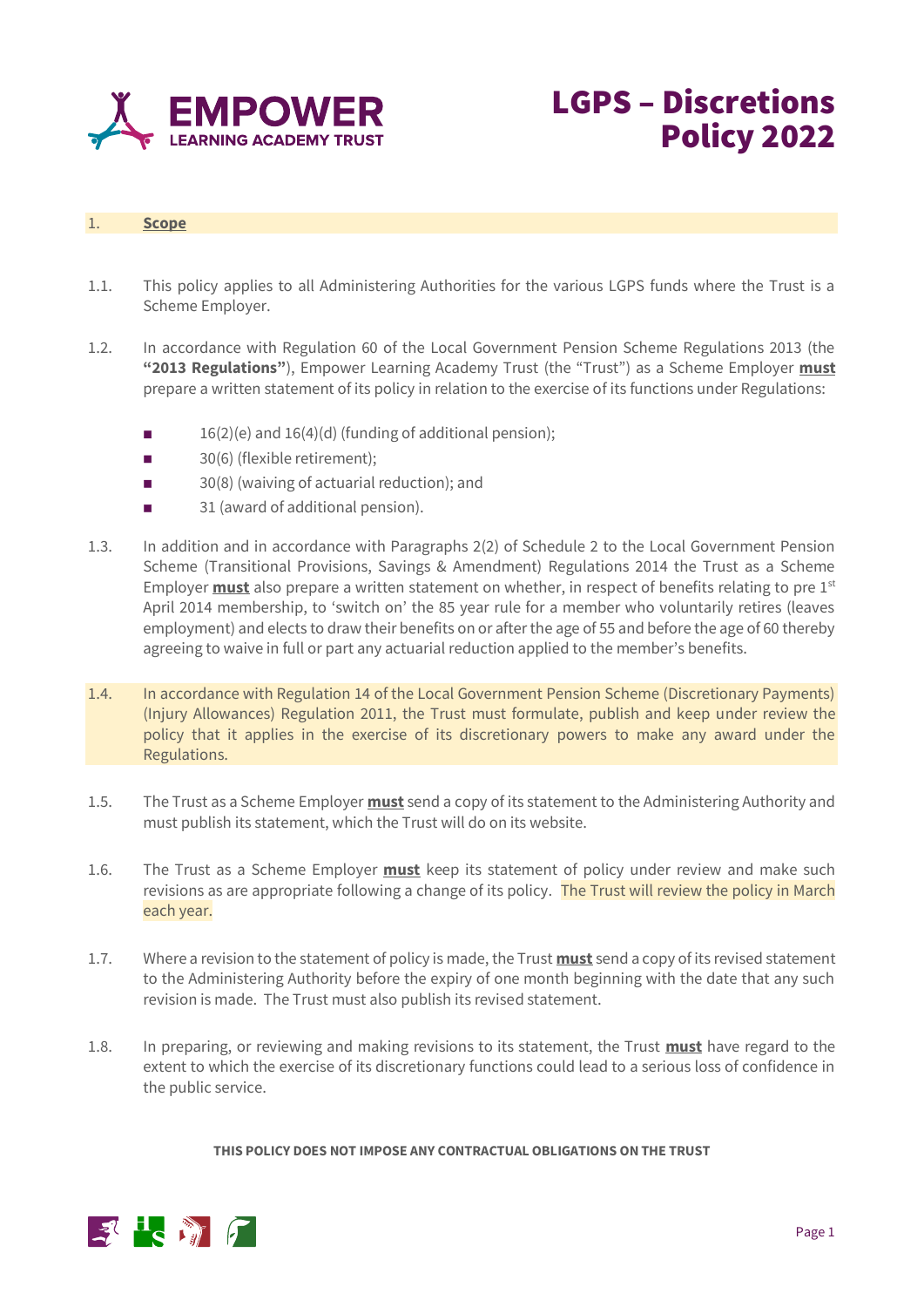

# LGPS – Discretions Policy 2022

1.9. Whilst it is compulsory for a Scheme Employer to prepare a statement in respect of the regulations detailed in 1.1 above, there are a number of other discretions available to the Trust which do not require such a statement of policy to be made. The Trust has decided to make a statement of policies in relation to these matters.

## 2. **Scheme Employer Declaration**

The Trust has prepared this written statement of policy in relation to its exercise of certain discretionary functions available under the Local Government Pension Scheme Regulations 2013. The Trust declares that it will keep this statement under review and publish the statement (and any amendments made thereto) in a place that is easily accessible to all of its eligible Scheme employees and that it will provide to the administering authority the most up to date version of the statement at all times.

## 3. **LGPS Regulations 2013**

## 3.1. **Regulation 16 Funding Additional Pension Contributions**

- 3.1.1. Regulation 16 allows a scheme employee to chose to pay Additional Pension Contributions under one of three options:
	- Option 1: to buy extra pension;
	- Option 2: to buy "lost" pension for unpaid leave of absence or unpaid child related leave;
	- Option 3: to buy "lost" pension due to a strike.
- 3.1.2. The Trust has considered in what (if any) circumstances it would consider funding such Additional Pension Contributions in whole or in part.
- 3.1.3. The Trust has determined that as such funding is not mandatory and that it has a duty to use tax payers' money prudently, it will never fund a scheme employee's Additional Pension Contribution.

## 3.2. **Regulation 30(6) – Flexible Retirement**

- 3.2.1. An active member who has attained the age of 55 or over and who with the agreement of the Trust reduces their working hours or grade of employment may, with the further consent of the Trust, elect to receive immediate payment of all or part of the retirement pension to which they would be entitled in respect of that employment as if that member were no longer an employee in local government service on the date of the reduction in hours or grade *(adjusted by the amount shown as appropriate in actuarial guidance issued by the Secretary of State – (see 3.3 below)).*
- **THIS POLICY DOES NOT IMPOSE ANY CONTRACTUAL OBLIGATIONS ON THE TRUST** 3.2.2. As part of any agreement to permit flexible retirement decision, the Trust must consider whether, in addition to the benefits the member may have accrued prior to 1 April 2008 (which the member must draw), to permit the member to choose to draw all, part or none of the pension benefits they built up

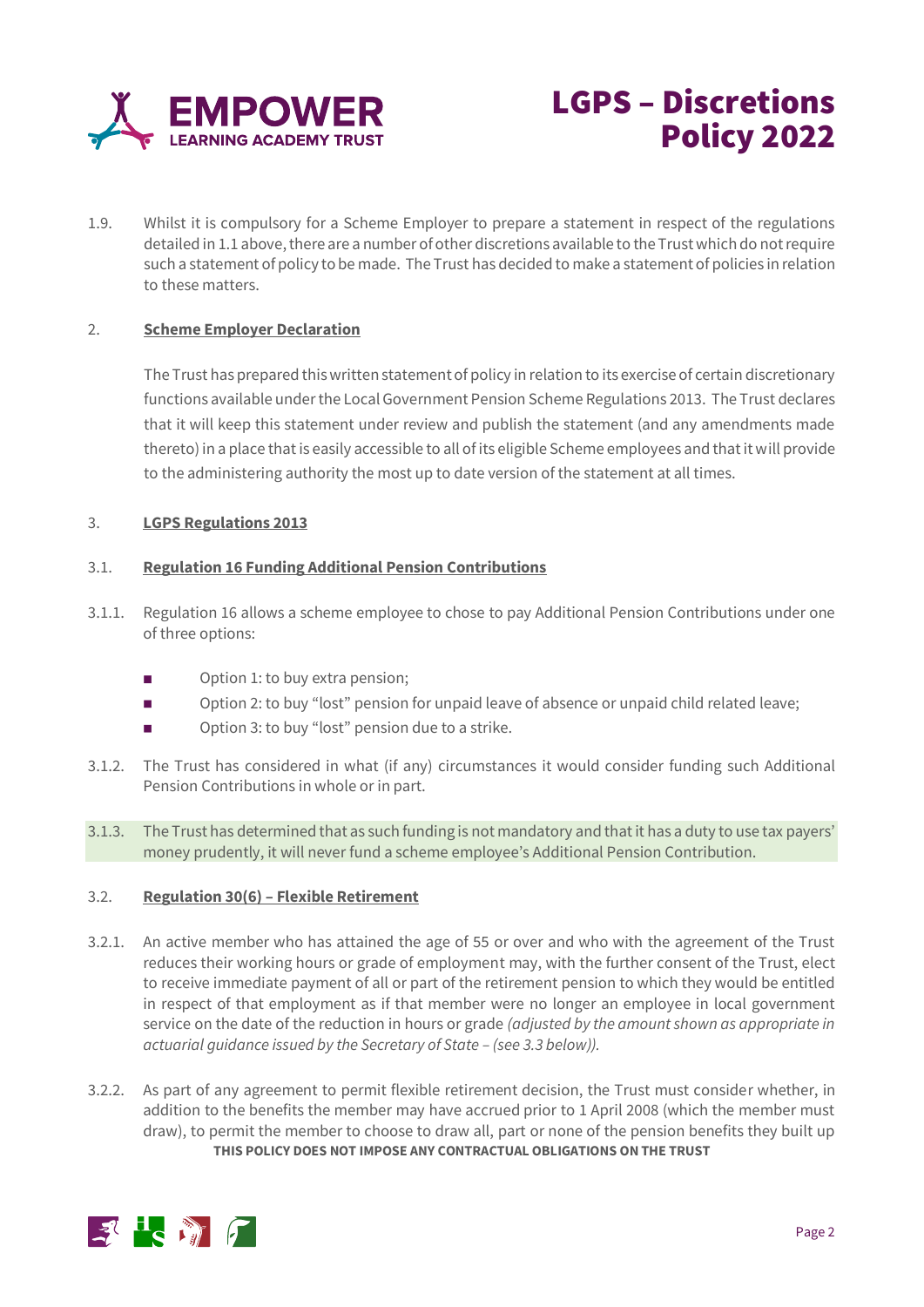



after 31 March 2008 and before 1 April 2014 and all, part or none of the pension benefits they built up after 1 April 2014.

- 3.2.3. The Trust's policy is to consider a request by a Scheme employee for flexible retirement on its merits which include:
	- (a) whether the financial cost to the Trust is reasonable and sustainable;
	- (b) whether there is no detrimental impact on the service.
- 3.2.4. Approval for such flexible retirement must be given by a panel of at least three Trustees, with an appeal against the result to the remaining Trustees.

#### 3.3. **Regulation 30(8) – Waiving of Actuarial Reduction**

- 3.3.1. Where the Trust consents to flexible retirement under regulation 30(6) and to the immediate release of benefits in respect of an active member who is aged 55 or over, those benefits must be adjusted by an amount shown as appropriate in actuarial guidance issued by the Secretary of State (commonly referred to as actuarial reduction or early payment reduction).
- 3.3.2. The Trust may agree to waive in whole or in part (and at its own cost) any actuarial reduction that may be required by the Scheme Regulations.
- 3.3.3. The Trust has decided that it will never consent to waive the actuarial reduction (either in whole or in part).

## 3.4. **Regulation 31 – Award of Additional Pension**

- 3.4.1. The Trust has power to resolve to award:
	- (a) an active member, or
	- (b) a member who was an active member but dismissed by reason of redundancy, or business efficiency, or whose employment was terminated by mutual consent on grounds of business efficiency,

additional annual pension of, in total (including any additional pension purchased by the Scheme employer under Regulation 16), not more than the additional pension limit (£6,500 from 1<sup>st</sup> April 2014 subject to annual increase in line with the Pensions (Increase) Act 1971).

3.4.2. Any additional pension awarded is payable from the same date as any pension payable under other provisions of the Scheme Regulations from the account to which the additional pension is attached.

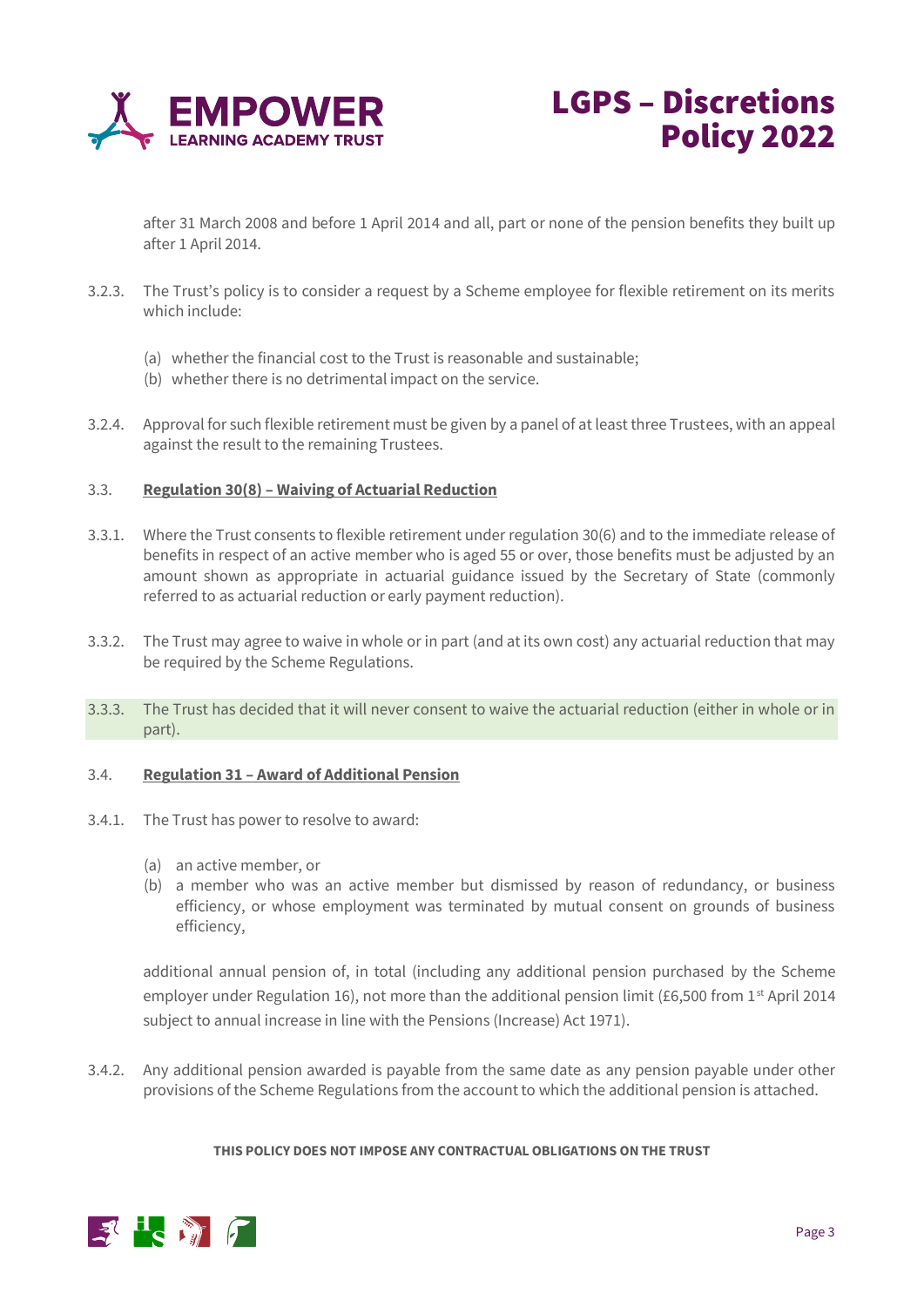



- 3.4.3. In the case of a member falling within sub-paragraph 3.4.1 (b) above, the resolution to award additional pension must be made within 6 months of the date that the member's employment ended.
- 3.4.4. The Trust has decided that it will never resolve to make any award of additional pension under Regulation 31.

## 3.5. **Regulation 9(1) & (3) – Contributions**

- 3.5.1. The employee contribution rates 1 April 2021 31 March 2022 can be found on the relevant LGPS Scheme websites that Trust employees are members of.
- 3.5.2. Where an active member changes employment or there is a material change which affects the member's pensionable pay during the course of a financial year, the Trust may determine that a contribution rate from a different band (as set out in Regulation 9(2)) should be applied.
- 3.5.3. Where the Scheme Employer makes such a determination it shall inform the member of the revised contribution rate and the date from which it is to be applied.
- 3.5.4. The Trust has determined to set employee contribution costs at 1 April each year and make no changes throughout the year (this means employees may be overpaying or underpaying).

## 3.6. **Regulation 17(1) – Shared Cost Additional Voluntary Contributions**

- 3.6.1. An active member may enter into arrangements to pay Additional Voluntary Contributions (AVCs) or to contribute to a Shared Cost Additional Voluntary Contribution arrangement (SCAVCs) in respect of an employment. The arrangement must be a scheme established between the appropriate administering authority and a body approved for the purposes of the Finance Act 2004, registered in accordance with that Act and administered in accordance with the Pensions Act 2004.
- 3.6.2. The Trust needs to determine whether or not it will make contributions to such an arrangement on behalf of its active members.
- 3.6.3. The Trust has determined not to make contributions to any SCAVA arrangement.

#### 3.7. **Regulation 22 (7) and (28) – Merging of Deferred Member Pension Accounts with Active Member Pension Accounts**

3.7.1. A deferred member's pension account is automatically aggregated with their active member's pension account unless the member elects within the first 12 months of the new active member's pension account being opened to retain their deferred member's pension account.

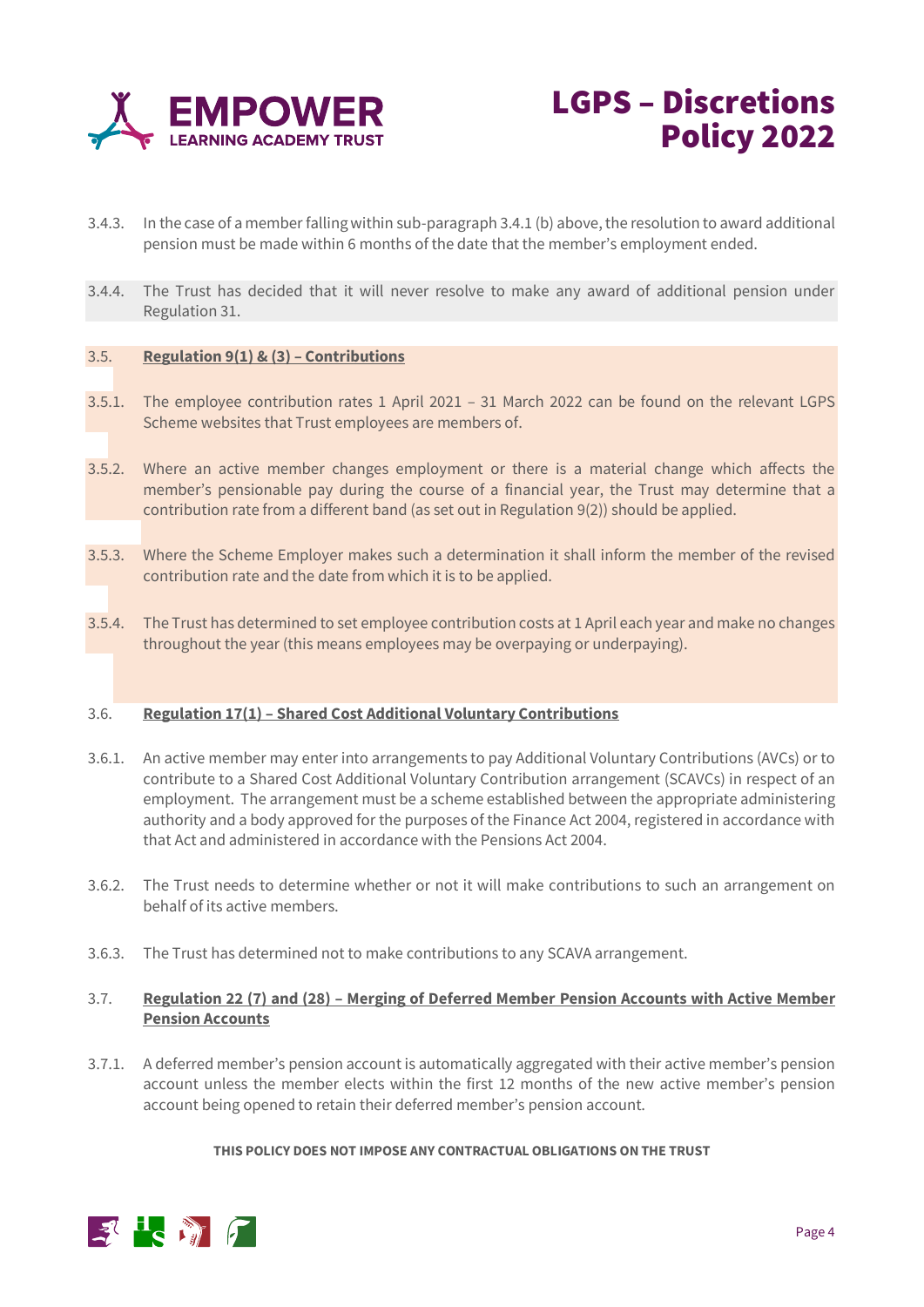



- 3.7.2. The Trust can, at their discretion, extend the 12 month election period.
- 3.7.3. The Trust will agree to any request by an active member provided that there is no financial risk to the **Trust**

## 3.8. **Regulation 100(6) – Inward Transfers of Pension Rights**

- 3.8.1. A request from an active member to transfer former pension rights from a previous arrangement into the LGPS as a result of their employment with a Scheme employer must be made in writing to the administering authority and the Trust before the expiry of the period of 12 months beginning with the date on which the employee first became an active member in an employment (or such longer period as the Trust and administering authority may allow).
- 3.8.2. The Trust has determined that it will accept transfers in beyond the 12 month deadline where there is no financial risk to the Trust and subject to the administering authority's agreement.

#### 3.9. **Regulation 21(5) – Assumed Pensionable Pay**

- 3.9.1. The Trust needs to determine whether or not to include in the calculation of assumed pensionable pay, any 'regular lump sum payment' received by a Scheme member in the 12 months preceding the date that gave rise to the need for an assumed pensionable pay figure to be calculated.
- 3.9.2. Assumed pensionable pay is calculated when a member:
	- enters a period of reduced contractual pay or no pay due to sickness or injury;
	- is absent during a period of child related leave;
	- is absent in reserve forces service leave:
	- retires with an entitlement to a Tier 1 or Tier 2 ill health retirement;
	- dies in service
- 3.9.3. The Trust's policy is that each case will be examined at the appropriate time subject to affordability.

#### 3.10. **Regulation 19(2) – Exclusion of Rights of Return of Contributions**

- 3.10.1. Under certain circumstances Scheme members are entitled to a refund of contributions.
- 3.10.2. However when a person leaves an employment because of an offence of a fraudulent character or because of a grave misconduct in connection with that employment the Trust may direct payment out

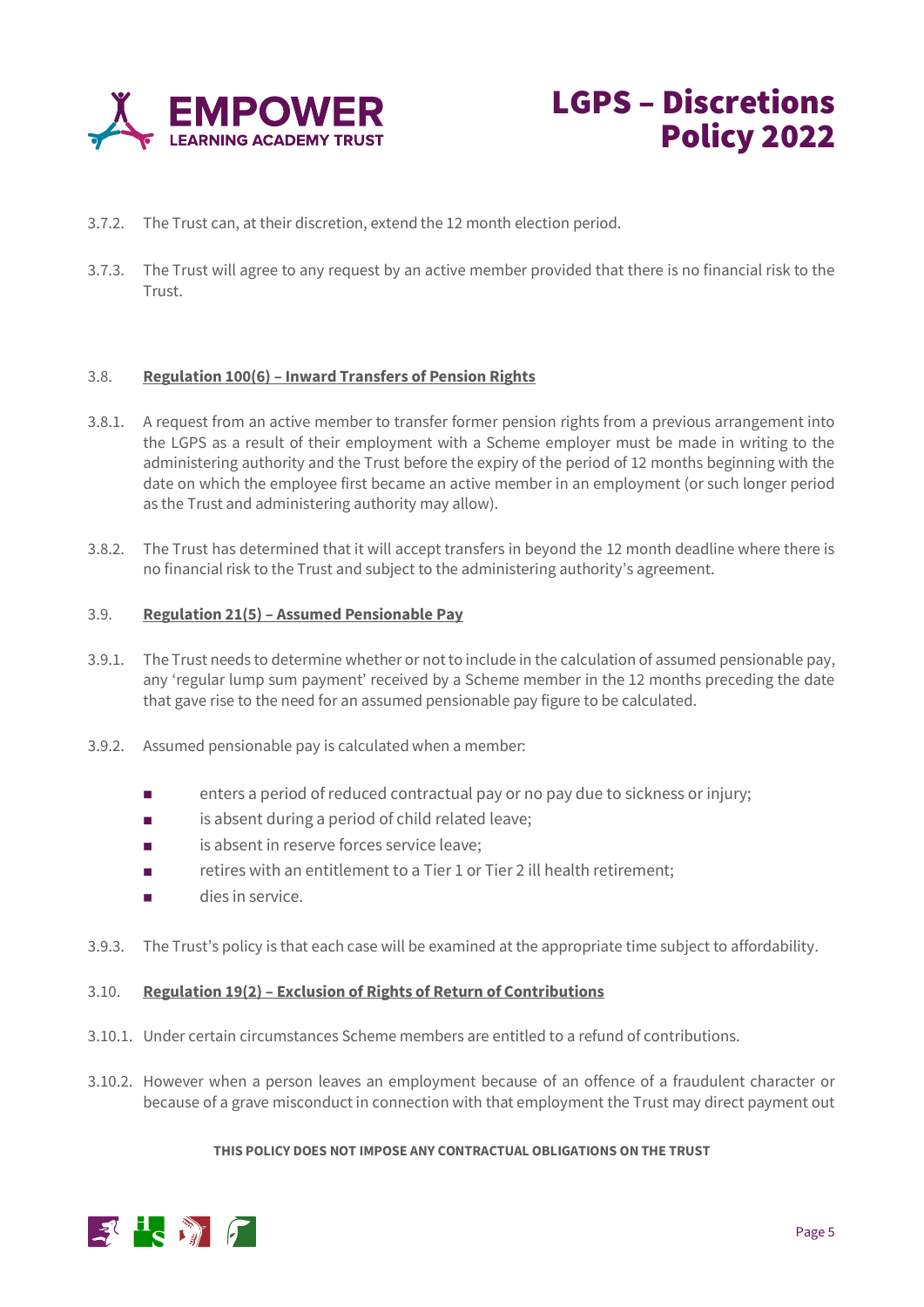



of the Pension Fund of a sum equal to all or part of the member's contributions to the member, the member's spouse, civil partner, cohabiting partner or any of the member's dependents.

3.10.3. The Trust's policy is that it will consider any such situation in its merits.

## 3.11. **Regulation 201(b) – Meaning of Pensionable Pay**

3.11.1. Only payments explicitly referred to in a Scheme member's contract of employment count as pensionable emoluments.

## 3.12. **Regulation 37(3) & (4) – Tier 3 Ill Health Retirement**

- 3.12.1. When a Scheme member becomes permanently incapable of undertaking the duties of their employment and the Independent Registered Medical Practitioner (IRMP) certifies a Tier 3 ill health retirement, the member's accrued benefits come into payment immediately, without enhancement, for up to a maximum period of three years, with a review taking place after 18 months.
- 3.12.2. The Scheme member is required to inform the Trust upon starting any employment whilst those benefits are in payment and to answer any reasonable questions about the employment status including details of pay and hours worked.
- 3.12.3. If the Trust determines that the Scheme member has entered into gainful employment or the Scheme member fails to answer the questions raised by the Scheme employer, the Trust may determine to cease payment of the Tier 3 benefit and to recover any payment made in respect of any period it determines that the member has been in gainful employment.
- 3.12.4. Gainful employment means paid employment for not less than 30 hours in each week for a period of not less than 12 months.
- 3.12.5. The Trust's policy will be to cease such payments and to recover any payments made.

## 3.13. **Regulation 38(3) & (6) – Early payment of retirement pension on ill health grounds: deferred and deferred pensioner members**

3.13.1. A deferred member (or deferred pensioner member) who, because of ill health or infirmity of mind or body, becomes permanently incapable of discharging efficiently the duties of the employment they were engaged in at the date they became a deferred member and who is unlikely to be capable of undertaking gainful employment before normal pension age, or for at least three years, whichever is sooner, may ask to receive immediate payment of their deferred benefits regardless of their age.

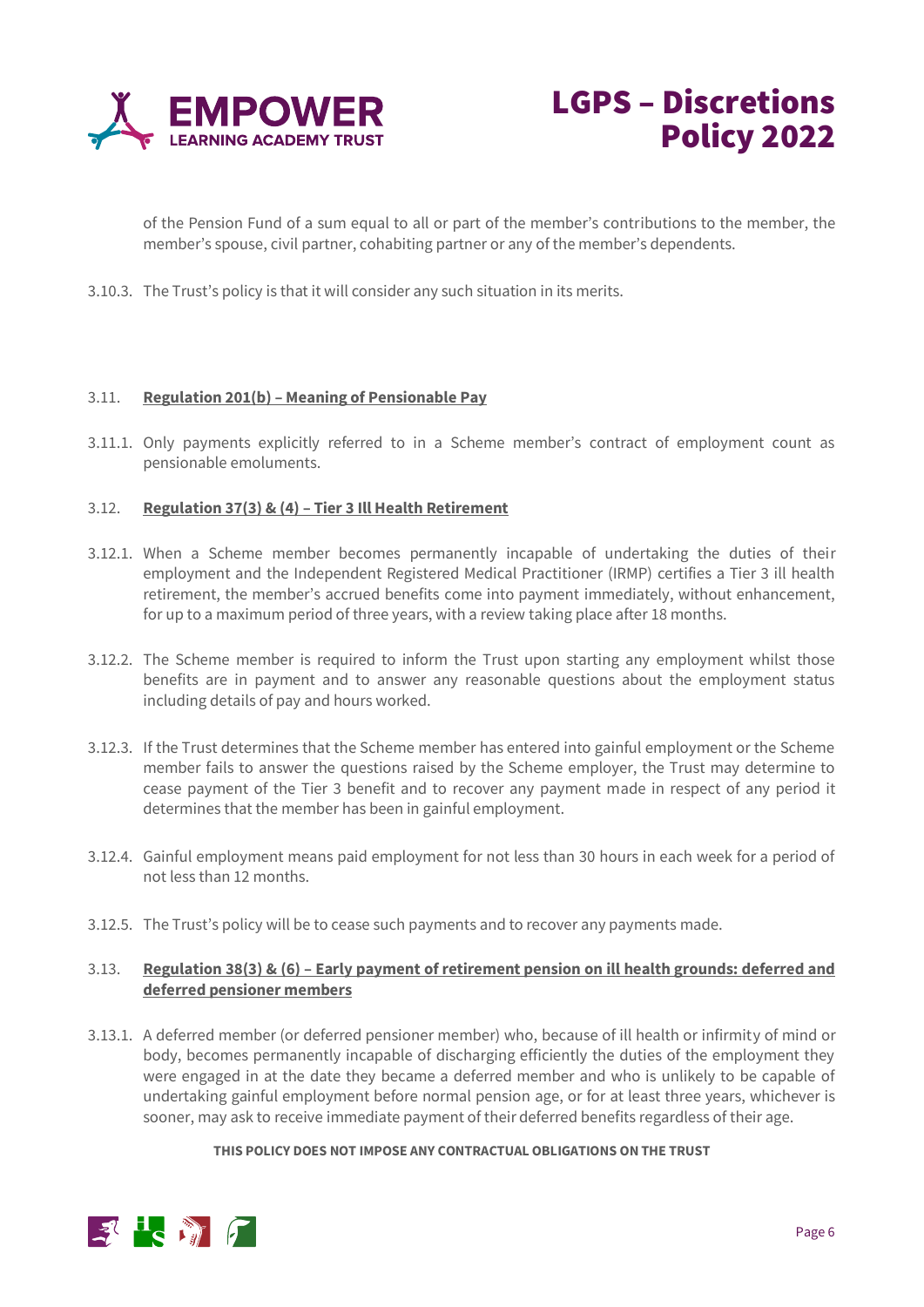



- 3.13.2. Under these circumstances the deferred member must make a request in writing to the Trust as their former Scheme employer who, having obtained a certificate from their Independent Registered Medical Practitioner (IRMP) setting out their opinion as to whether or not the former employer meets the qualifying conditions for 'ill health retirement', may or may not agree to the release of the deferred benefits.
- 3.13.3. The Trust's policy is to consider each request on its merits, which include affordability.

## 3.14. **Regulations 91, 92, 93 & 95 – Forfeiture of pension rights after conviction for employment-related offences etc**

- 3.14.1. If a person who is a member of the Scheme is convicted of a relevant offence committed in connection with an employment because of which the person has left that employment, the Trust may apply to the Secretary of State for the issue of a forfeiture certificate and it is the Trust's policy that it will do so.
- 3.14.2. Where such a forfeiture certificate is issued, the Trust may direct that any of the member's rights under the LGPS Regulations are forfeited and will do so. The Trust must serve a notice of its decision to make a direction on the member.
- 3.14.3. The Trust can also decide whether to direct interim payments of the Pension Fund to anyone that they consider to be entitled to receive payment of a benefit from the Scheme as if no forfeiture direction was given.
- 3.14.4. The Trust can also consider whether or not to recover from the Pension Fund any monetary obligation or, if less, the value of the member's benefits, where the obligation was incurred as a result of a grave misconduct or a criminal, negligent or fraudulent act or omission in connection with the employment.
- 3.14.5. The Trust's policy is to consider each issue on its merits, which include affordability.

## 4. **Local Government Pension Scheme (Transitional Provisions and Savings) Regulations 2014**

## 4.1. **Schedule 2 – paragraphs 2 and 3**

4.1.1. Where a scheme member retires or leaves employment and elects to draw their benefits at or after the age of 55 and before the age of 60 those benefits will be actuarially reduced unless their Scheme employer agrees to meet the full or part cost of those reductions as a result of the member otherwise being protected under the 85 year rule as set out in previous LGPS Regulations.

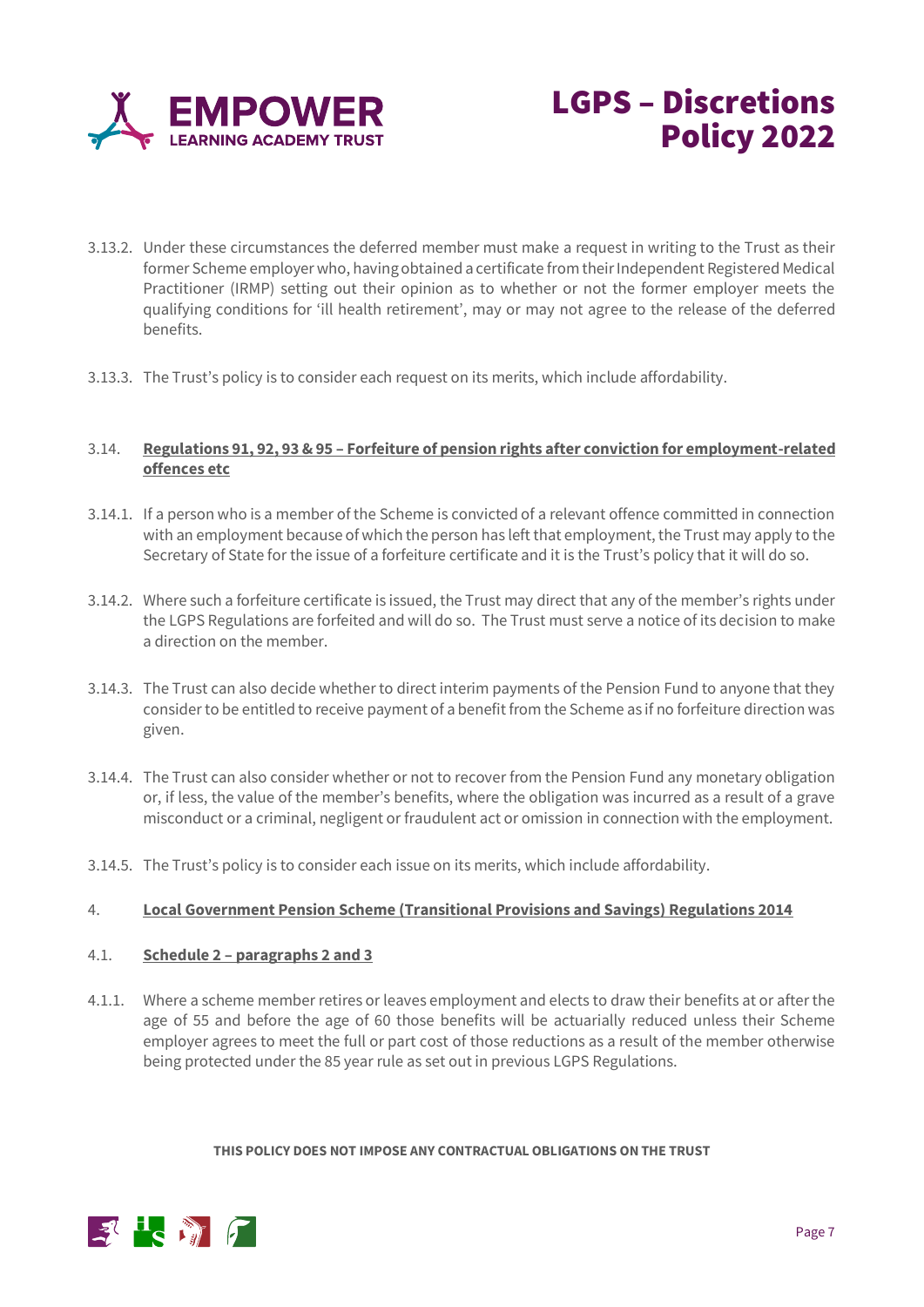



- 4.1.2. So as to avoid the member suffering the full reduction to their benefits the Trust could 'switch on' the 85 year rule protections thereby allowing the member to receive fully or partly unreduced benefits but subject to the Trust paying a strain (capital) cost to the Pension Fund.
- 4.1.3. The Trust has decided that it will never agree to 'switch on' the 85 year rule.

## 5. **Local Government (Discretionary Payments) Injury Allowance Regulations 2011**

## 5.1. **Regulation 4(5) Discretionary Allowance for Permanent Incapacity.**

5.1.1. In the event that an employee to whom an allowance for permanent incapacity is paid secures gainful employment the Trust will suspend or discontinue the allowance.

## 5.2. **Regulation 6(1)) Allowance for pensioners.**

5.2.1. The Trust will not pay an allowance on cessation of employment.

#### 5.3. **Regulation 7(2) Death Benefits.**

5.3.1. The Trust will not make an allowance or payment of death benefits.

## 6. **Local Government (Early Termination of Employment) (Discretionary Compensation) Regulations 2006**

## 6.1. **Regulation 5 Statutory Redundancy Payments.**

6.1.1. The Trust will not increase the amount of a statutory redundancy payment so that the limit of a week's pay used in the calculation of the redundancy payment is retained.

#### 6.2. **Regulation 6 Discretionary Compensation.**

6.2.1. Where an employee is made redundant and does not receive additional payments under the 2013 Regulations or additional membership under the Regulations the Trust may offer up to 104 weeks' compensation.

6.2.2. The Trust will never use this discretion.

## 7. **Regulation 74 – Applications for Adjudication of Disagreements**

7.1. Each Scheme employer must appoint a person ("the adjudicator") to consider applications from any person whose rights or liabilities under the Scheme are affected by: